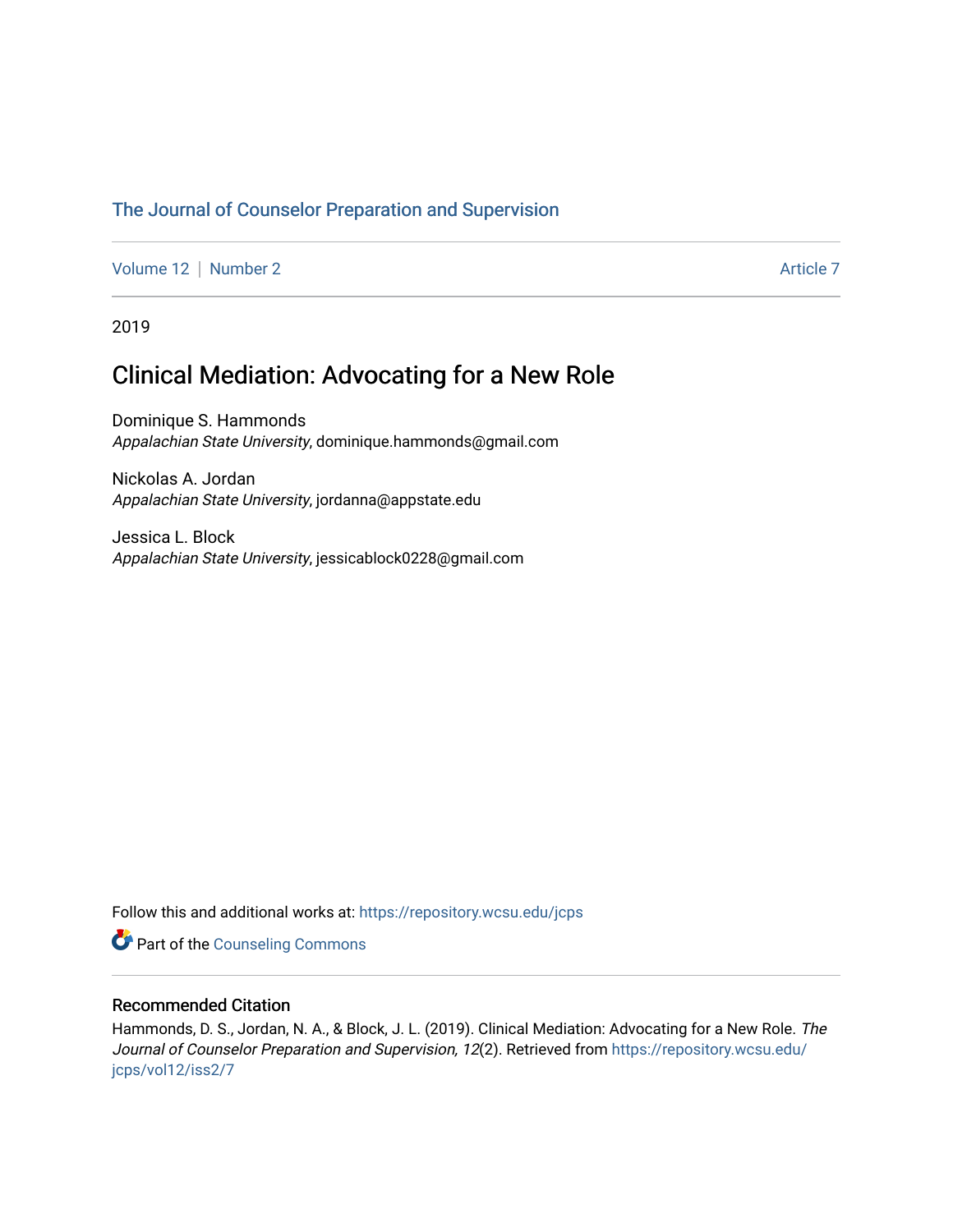## Clinical Mediation: Advocating for a New Role

## Abstract

Mediation training standards are inconsistent and fail to focus on the pivotal skill set of addressing, understanding, and working with underlying emotions that shape conflict and may prevent mutual goal attainment. The purpose of this article is to explore skills essential to counseling and mediation and advocate for the potential benefits of formally training counselors to facilitate the process of mediation and conflict resolution.

## Keywords

mediation, conflict resolution, counselor education, counseling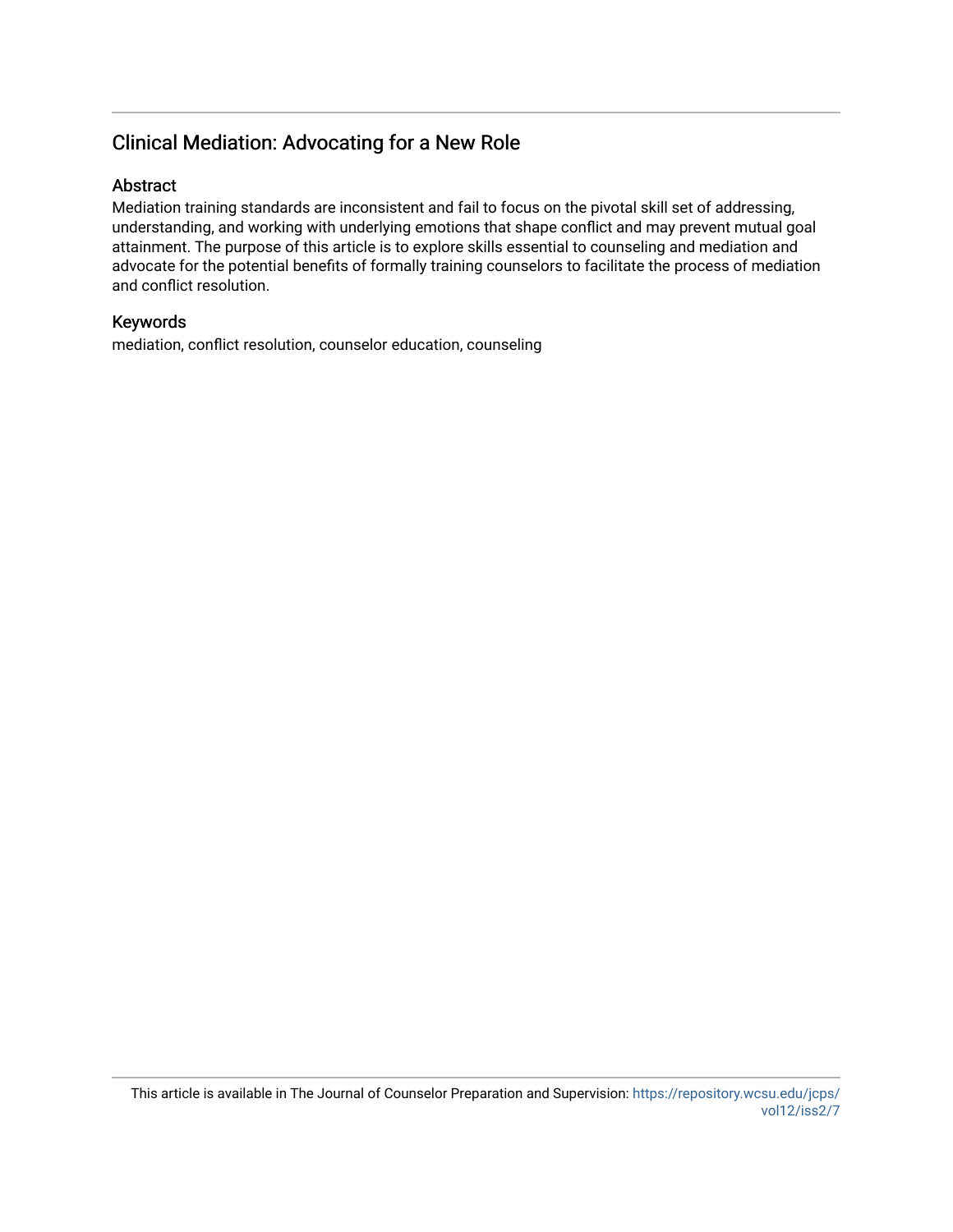Currently, the field of mediation lacks unification and effective training for practitioners (Hodges, 2009). Counselors, trained in the art of communication, present with a unique set of skills that have the potential to enhance the mediation process and its positive outcomes via basic counseling skills and increased emotional intelligence (Goleman & Boyatzis 2002; Holtzworth-Munroe, Applegate, Rudd Brittany, Freeman, & D'Onofrio, 2013). This article advocates for the potential benefits of formally training counselors to facilitate the process of conflict resolution and mediation.

#### **Mediation**

Mediation is a form of alternative dispute resolution (ADR) in contrast to and in lieu of litigation (Udoh & Sanni, 2015). Mediation provides an opportunity for two or more related parties in conflict to voluntarily meet and collaborate, under the guidance of a mediator, and aims to produce a fair, satisfactory, and mutually beneficial agreement for all individuals involved (Boardman, 2013; Udoh & Sanni, 2015). Mediation is intended to bring misunderstandings to the forefront in order to address them in detail, with the end goal of reconciliation or mutual goal attainment. Overall, mediation is a proactive method of diffusing emotional conflict that equips parties with effective tools for dispute resolution (Bultena, Ramser, & Tilker, 2011). Mediation services, viewed positively by the court system, provide vital resource management (Bush, 2008; Charkoudian, 2010). Within the past decade, ADR has become a rapidly expanding field, taking the form of a variety of models, and is facilitated by a range of agencies in government and private sectors (Counsel, 2010).

Currently, programs accredited by the Council for Accreditation of Counseling and Related Educational Programs (CACREP; 2016) aim to meet the needs of potential clients by training students in one or more of seven entry-level specialty areas including: (a) addictions; (b) career;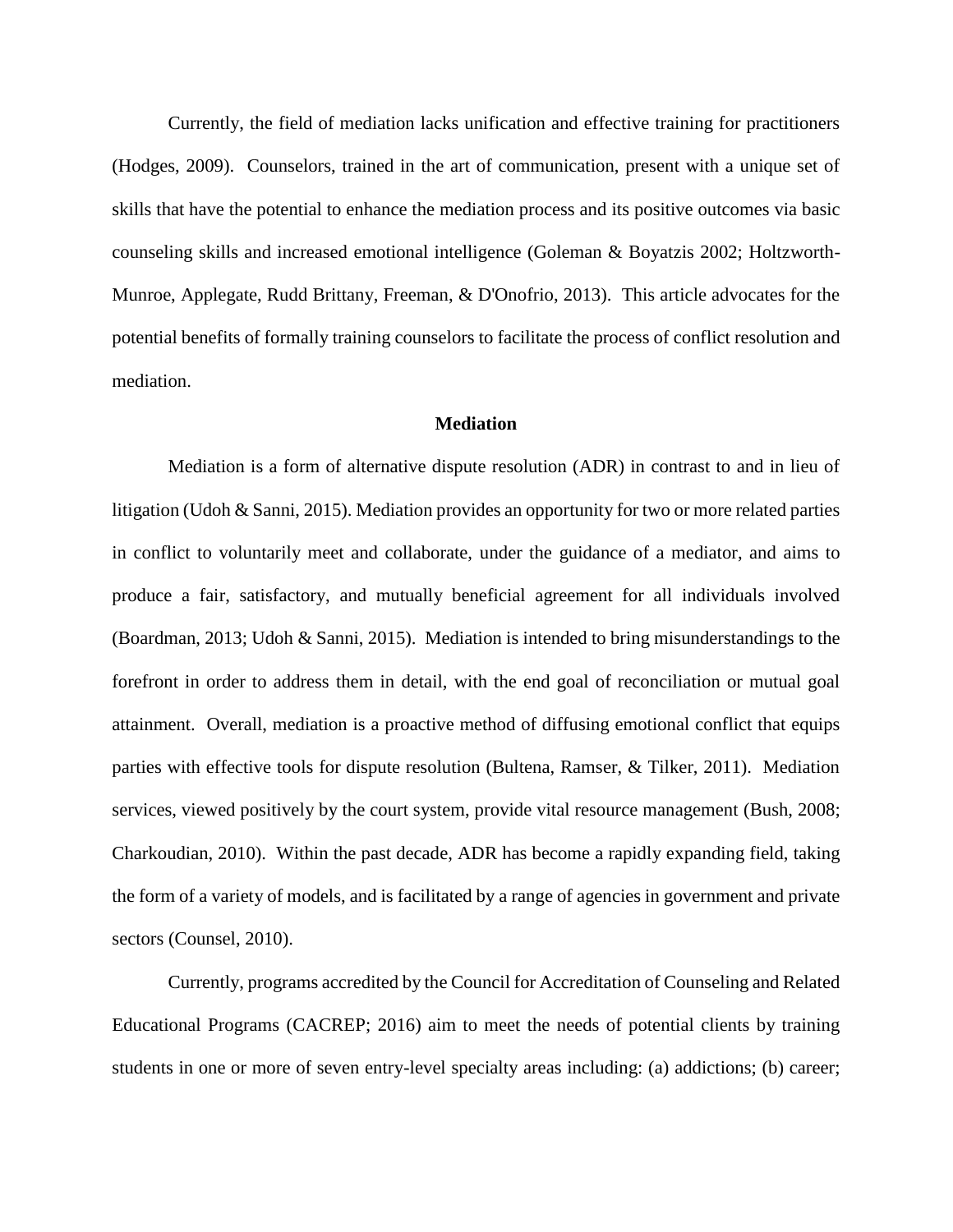(c) clinical mental health; (d) clinical rehabilitation; (e) college counseling and student affairs; (f) marriage, couple, and family; and (g) school counseling. Similarly, the Commission of Accreditation of Marriage and Family Therapy Education (COAMFTE; 2015) accredited Marriage and Family Therapy programs require curriculums grounded in systems theory in working with addiction, substance use, and therapy with individuals, couples, and families. These areas serve as frameworks for guiding minimum requirements for student training in accredited programs. It is argued that the guidelines for these training areas potentially began as common areas of practice, unstructured without training standards. The authors believe that mediation represents a developing area of practice, currently with unstructured training standards. Although many counselor trainees are required to select one specialty area, they are encouraged to use elective courses to enrich their preparedness for other situations they may encounter in the field. The Bureau of Labor Statistics (2015) reported that mediation is a rapidly growing field. There are graduate-level mediation courses for clinicians; however, they tend to be for marriage and family therapists. In addition, while there are departments that house CACREP and/ or COAMFTE accredited programs, many trainees across the country do not have access to graduate level mediation training, even though there is documented need. A foundational element of mediation training is emotional intelligence (EI). While this concept may not be a formal inclusion in counselor training, it is a necessary skillset for successful counselors and mediators alike. In the following section, EI is briefly reviewed as a framework that underscores counselors' unique ability to facilitate the process of mediation.

#### **Counselor Emotional Intelligence**

Emotional intelligence, originally proposed by Salovey and Mayer, describes individuals' overarching methods of emotional problem solving and ways of knowing (1990). Researchers have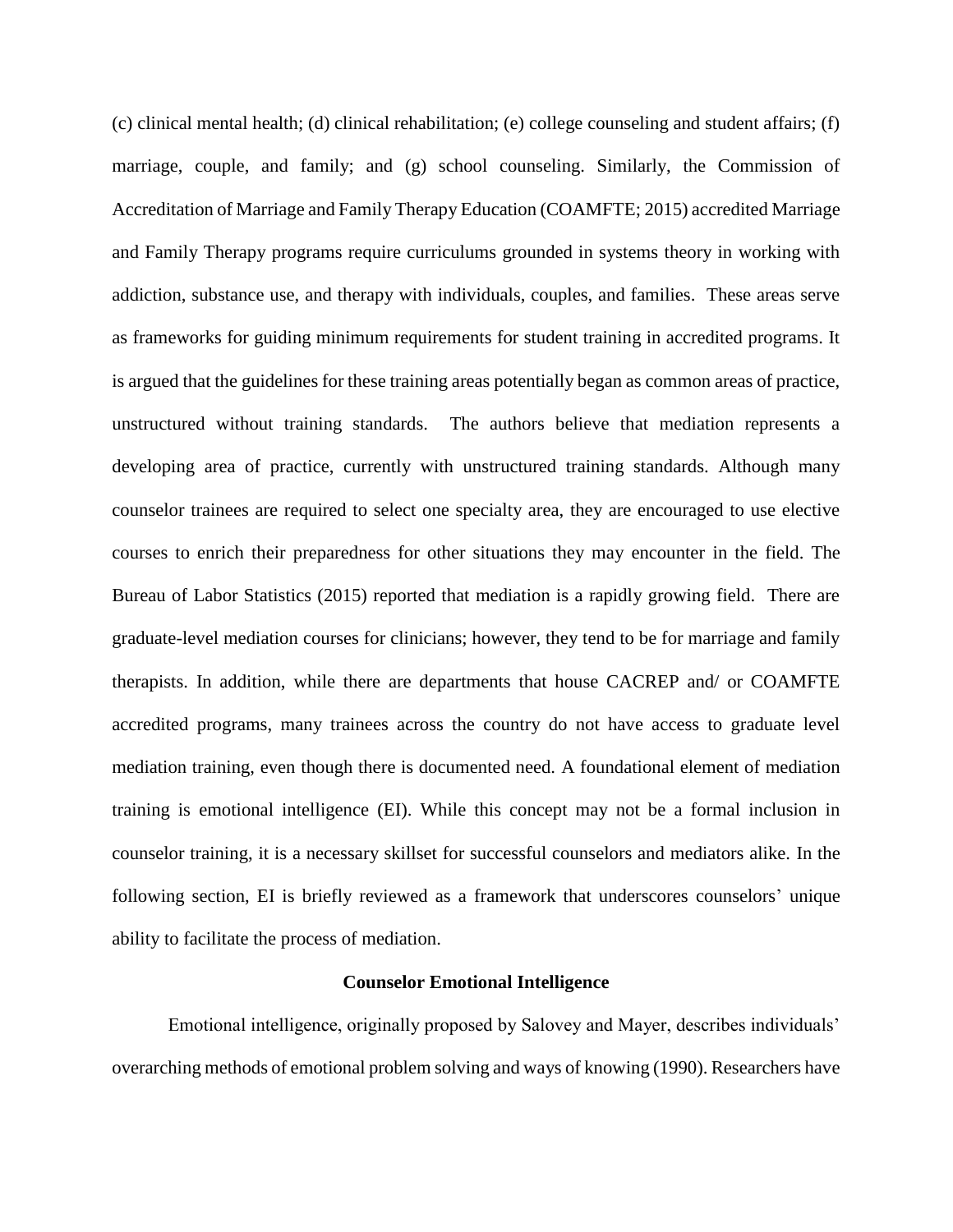since refined their understanding of the concept, describing it using the four-branch model of emotional intelligence. According to this model EI refers to individuals': a) ability to perceive emotions; b) facilitate thought by using emotions; c) understand emotions; and d) manage emotions in oneself and others (Mayer, Caruso, & Salovey, 2016). Perhaps the most important concept elucidated by this research is the developmentally progressive nature of the branches. For example, the ability to perceive emotion is the most basic skill while managing emotions in self and others is the most complex. Interestingly, researchers report that the mental skills and abilities that support EI are unknown; however, they suggest a list of types of reasoning consistent with each branch. Types of reasoning for each branch include:

a) Perceive emotions in other people through their vocal cues, facial expression, language, and behavior; b) Generate emotions as a means to relate to experiences of another person; c) Determine the antecedents, meanings, and consequences of emotions; and d) Evaluate strategies to maintain, reduce, or intensify an emotional response and effectively manage others' emotions to achieve a desired outcome (Mayer, Caruso, & Salovey, 2016, p. 294). Counselors, undergo extensive training that develops each branch represented in the model. Assignments such as self-reflection, supervised practice, and clinical supervision help counselor trainees finetune emotional reasoning skills. Such assignments, combined with the foundational knowledge of counseling theory and case conceptualization undergirds the unique skill set of evaluating clients' emotional and psychological needs in the moment in order to reach shared goals, essentially the goal of mediation.

#### **The Case: Couples Counseling with Blake and Shawn**

The following brief case vignette is presented with the goal of highlighting when counselors may encounter instances in which they may be effective mediators. Blake and Shawn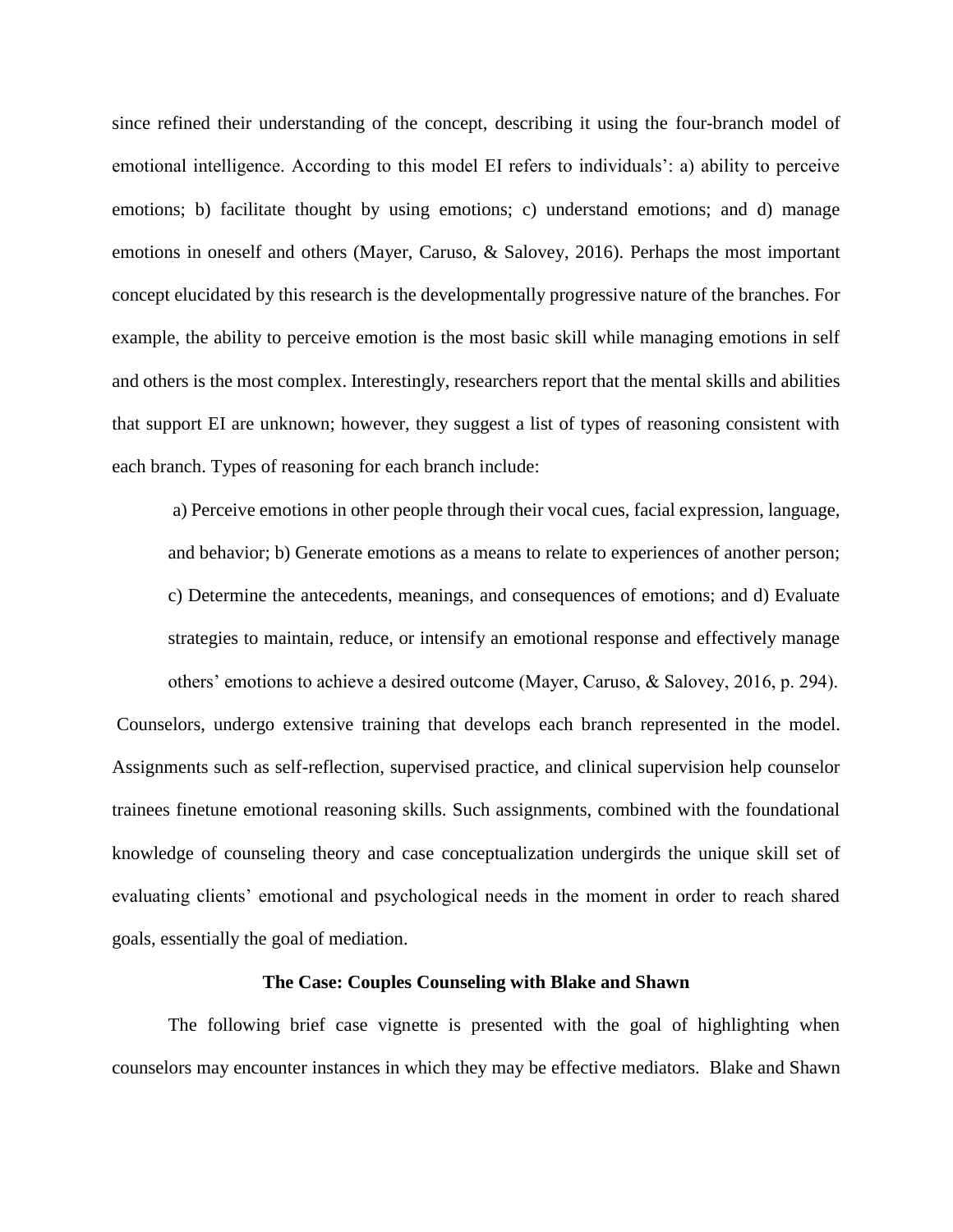began seeing Dr. James, a Licensed Professional Counselor, after Shawn discovered Blake's infidelity. While Blake claimed that the infidelity was an isolated incident, the couple spent more than two years in counseling exploring issues of infidelity, trust, and repairing the relationship. Shawn decided that she would never fully trust Blake again and began divorce proceedings. Blake was saddened by the idea of divorce, but felt that they worked hard to repair their relationship; therefore, he understood her decision and was okay with amicable separation of property and community. Due to Dr. James' well-established rapport with the couple and boundaries of competence, he wanted to avoid potential boundary issues and ethical violations, thus he referred Blake and Shawn to another clinician and colleague, whom was certified to provide mediation, to facilitate this intervention. Having detailed background information about Blake and Shawn, contextual understanding of emotional responses to the impending separation, and a positive therapeutic alliance Dr. James was disappointed by having to terminate with the couple at this point. He believed that he could help facilitate a smooth dissolution of their relationship and assets.

Dr. James is in a unique position to continue supporting Shawn and Blake because of their established rapport. Unfortunately, this dissolving couple will have to end their work with Dr. James, find a mediator, and relive any related trauma by retelling their stories to an entirely new individual. Dr. James built a strong relationship with the couple; however, he did not have the training and credential to facilitate the mediation process. He possesses the skill set necessary to provide mediation but this is a lost opportunity for the clinician and the couple. Perhaps Dr. James felt that he was too close to the couple to be neutral in his work as a mediator; however, in similar cases a referral would still be a pertinent choice due to lack of training and certification.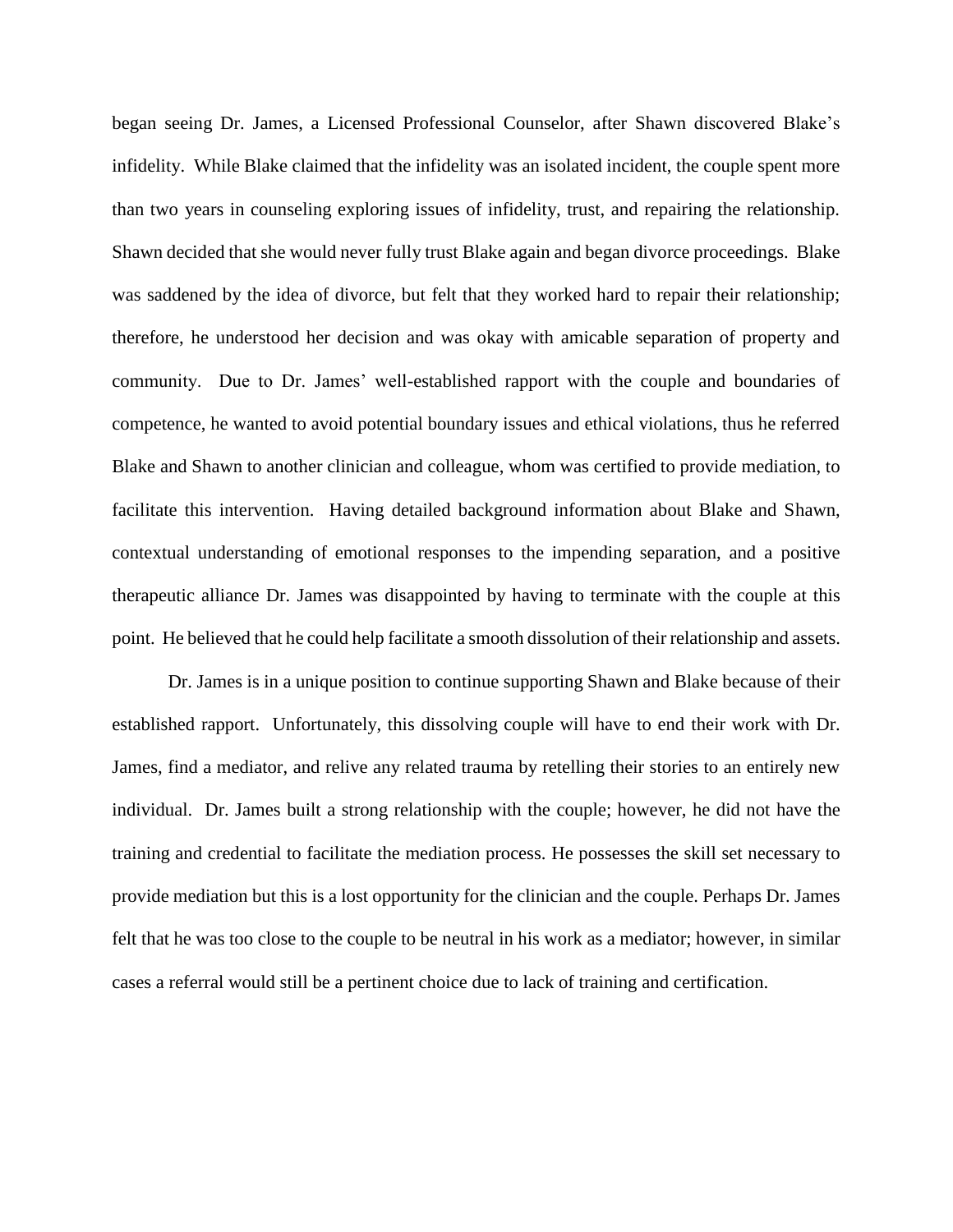#### **Counselors Embracing a New Role**

There are many instances that may result in clients shifting from counseling to mediation. In the example above the couple realized they wanted to amicably end their relationship and sought mediation services. In addition to divorce, mediation may address conflicts of relationship, data, interest, structure, and value. Thus, counselors may perform mediation with clients whom did not receive mental health counseling prior to entering the mediation process such as businesses or community members. Additionally, if a counseling relationship has already begun, it is believed that best practice may dictate that clinicians must close any existing counseling relationship prior to transitioning into mediation in order to avoid duel relationships and role confusion. Of particular interest to counselors, mediation may revolve around issues of domestic relationships including child welfare, open adoption, parenting plans, estate planning, negotiating the cost and responsibility of the care of elderly parents among siblings, and community-neighborhood disputes.

Cornerstone concepts of both mediation and counseling include personal connection, communication, and strategic striving toward goal attainment. The field of counseling may benefit from increased engagement in the process of mediation. The Bureau of Labor Statistics (2015) projected a nine percent growth in mediation positions between 2014 and 2024 and about 8,400 total jobs in 2014. Mediators work in many environments such as state and local government, legal services, religious, civil and other professional organizations. Education is necessary to become a mediator; however, training programs are inconsistent and range from certificates to doctoral degrees in dispute or conflict resolution. In addition, few candidates receive a degree specific to the field of conflict resolution. Instead, potentially successful candidates often obtain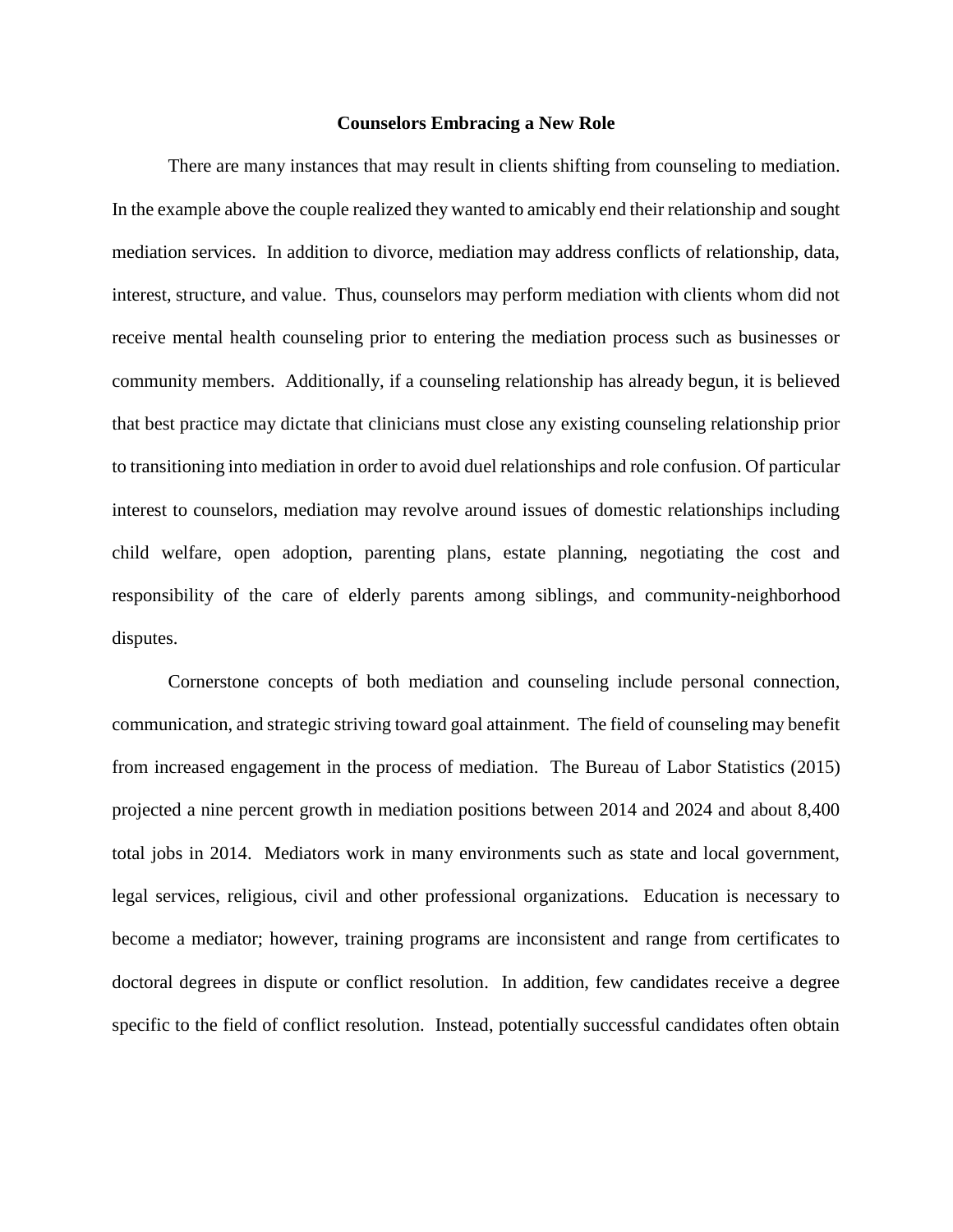training specific to their field of expertise and supplement their program by obtaining training or certification in mediation.

Certification requirements vary, with no national license, vague state licensure requirements in private settings, and only 20-40 hours required for training to work in government settings (Bureau of Labor Statistics, 2015). Currently there are few dedicated universityassociated training programs and limited mediation training offered within counselor education programs. Counseling and mediation share transferable skills such as: a) strong communication skills, b) reflections, c) goal setting, d) comfort with emotion, e) strategic aligning, f) brokering the attainment of mutually agreed upon goals, g) focus on outcomes, h) positive therapist position, and i) summarization (Bultena, Ramser, & Tilker, 2010).

 Perhaps the most important skill a counselor has is the ability to remain "centered" when all around them is in chaos. This centeredness is not detachment or disinterest, rather, it is an ability to remain differentiated in order to control emotional presentation while at the same time acknowledging their existence and power (Bultena, Ramser, & Tilker, 2010). For a mediator, the most effective skill is an ability to find compromise. In intense disagreements based on reasonable and unreasonable concerns, there often appears to be very little middle ground for cooperation. A successful mediator is able find that space in a way that helps couples or groups of individuals reach their goals.

 Counselors are trained specifically to deal with intense emotion. The bedrock of most psychotherapy models is centered on understanding and evaluating past traumas and painful relationship patterns in order to find new, more positive ways of performing current relationships (Garrett, 2016; Geller, 2015). Looking into these past relationships and relational patterns requires a professional be able to defuse, deflect, and or use that intense emotion in a way that is productive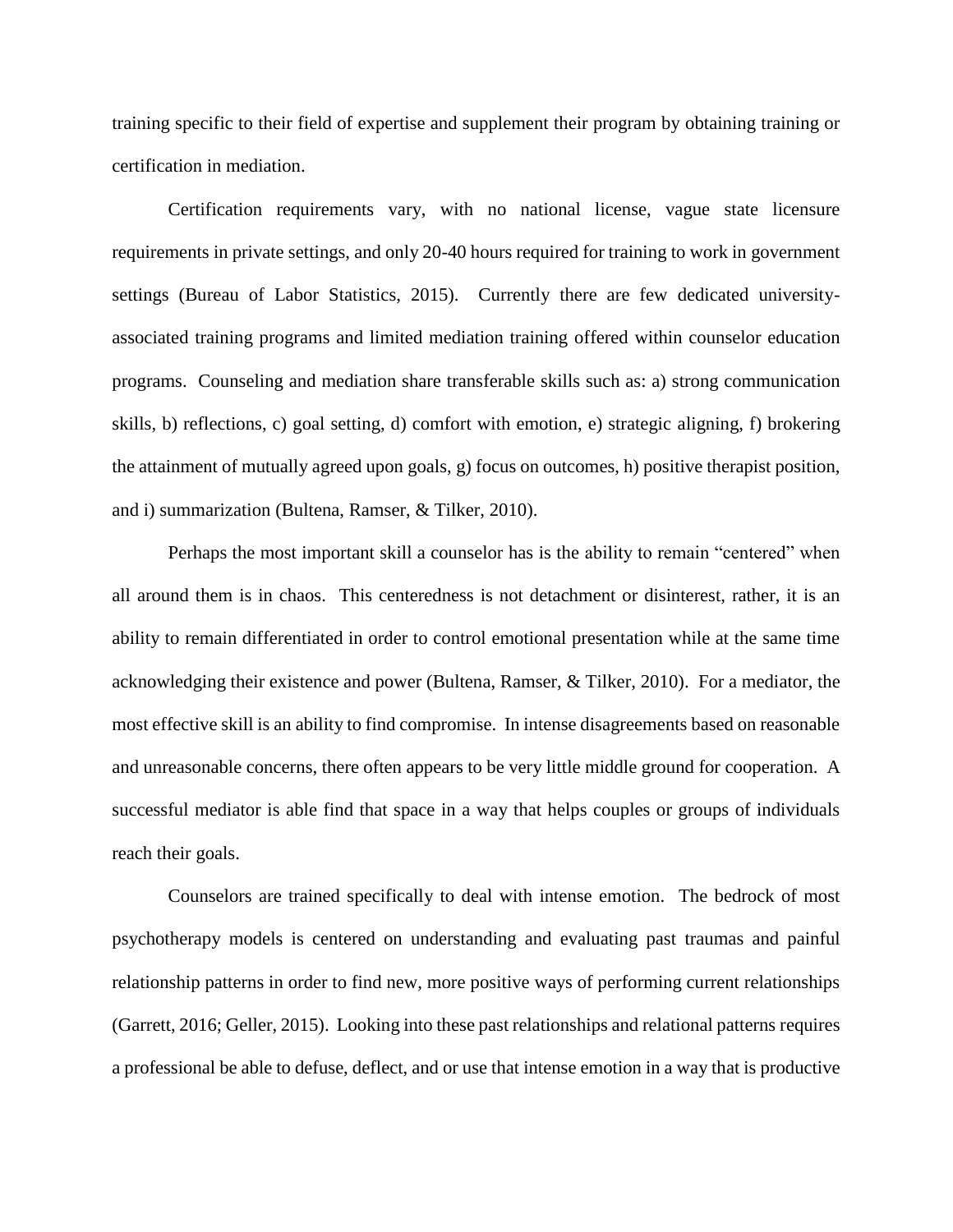(Garrett, 2016; Geller, 2015). Yet, most mediators are not trained in this way. While mediators excel at understanding legal and material decisions, they often lack training to navigate intense emotional distress presented when parties are dissolving a relationship or seeking an outcome that represents their individual goals. In this way counselors offer a unique ability to address a wide range of disputes and engage disputing parties that most mediators do not (Strickland, 2006). The potential of such a unique perspective by counselors suggests including a unit focused on introductory mediation principles as part of primary counseling theory, techniques, or helping relationships courses. Additionally, counselor training programs may be wise to develop mediation "tracks" for trainees so that they may expand their practice upon initial licensure. In no way does this mean to imply that current mediators are insufficient, rather, counselors qualified to also function as mediators will provide additional resources for the growing numbers of families suffering through relationship dissolution (Fine & Harvey, 2006). **Orientation and Skills**

Mediators utilize a gamut of skills including research of facts, law-based facilitation, rationalization, and effective communication (Macfarlane, 2012). Facilitators of mediation should possess a common set of skills including rapport building, emotional intelligence, verbal and nonverbal tracking of important issues, and strategic maintenance of the balance between the voices of involved parties (Bultena, Ramser, & Tilker, 2011). Mediators specialize in establishing: a) trust and commonality, b) maintaining a neutral stance, c) objective evaluation, d) reconstructing perspectives, e) problem solving, and f) improvisation (Stokoe & Sikveland, 2016).

Counselors utilize similar skill sets and it is believed that licensed practitioners whom are ethically trained through higher education according to CACREP standards are grounded in similar mission, goals, and objectives outlined in core courses. As detailed in the CACREP Standards,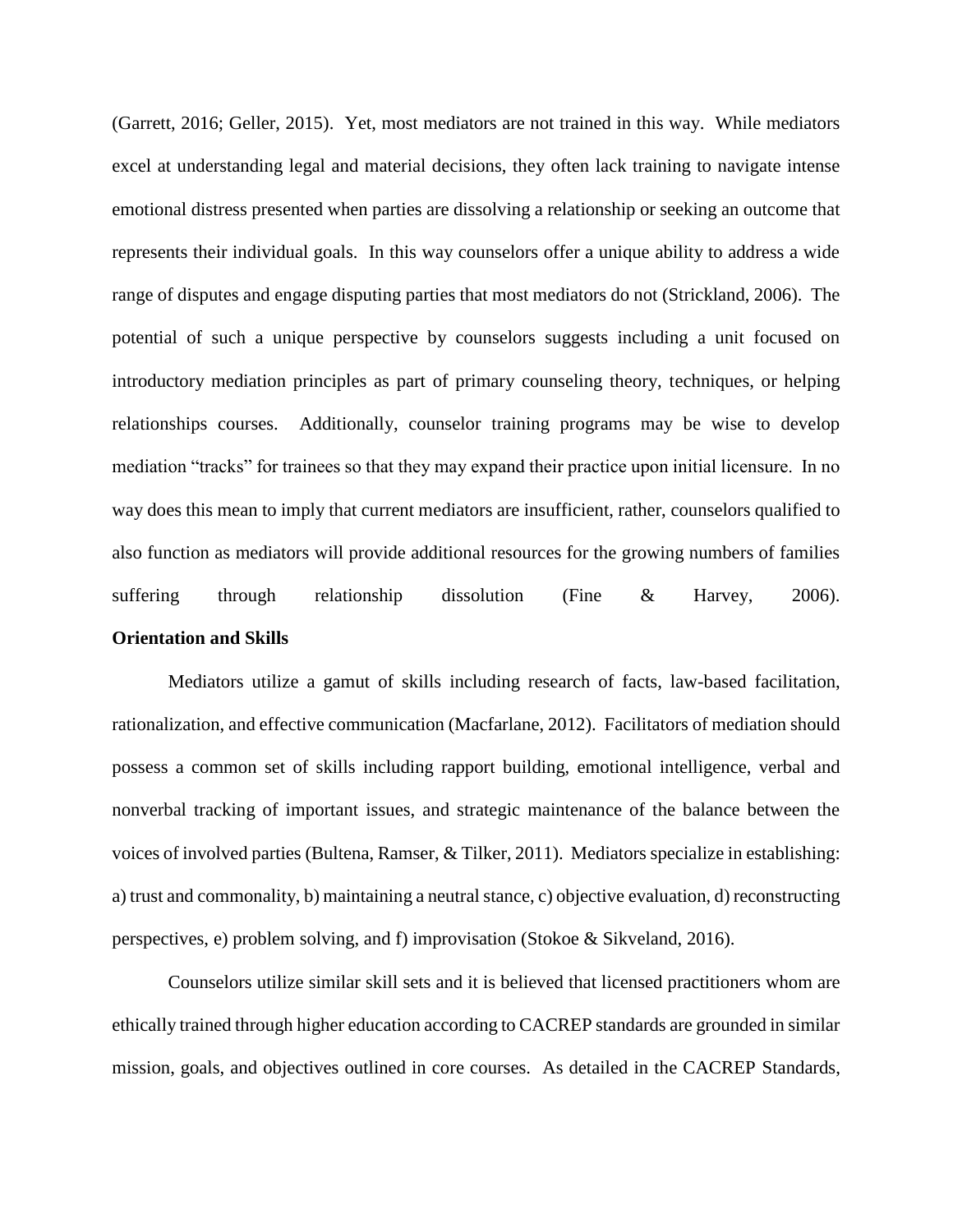counselors are equipped to perform multiple roles and functions according to specialty (CACREP, 2016). Counselors value integrated care promoting collaboration between human services to advocate for holistic needs addressed through mental health care.

Basic counseling skills include: a) active listening, b) reframing, c) use of I-statements, d) paraphrase and summarizing with a focus on understanding, e) assessing and addressing underlying psychological mechanisms through diagnosis, and e) treatment planning (Hodges, 2009; Ivey & Daniels, 2016). Through the lens of emotional intelligence, counselors can help to break-down labels, assumptions and stigma through more concrete language and constructive behavior. Counselors are trained to uphold confidentiality and are guided by the American Counseling Association (ACA) code of ethics (Boardman, 2013).

#### **Counselors as Mediators**

Although not yet a formal inclusion in counselor education programs, counselors may seek conflict resolution and mediation training through alternate sources. In fact, according to the Association for Conflict Resolution (ACR; 2011), individuals whom have earned a high school diploma are eligible to gain certification (ACR, 2011). The percentage of clinicians holding both a professional counseling licensure and certification in mediation is unknown; however, it is clear that earning a mediation certification does not qualify practitioners to counsel.

In the mediation process, the clinician acts less as a "mental health counselor" potentially focused on exploring the client's background, emotional experiences, and recurrent concerns in order to reach the goal identified by the client. Instead, the counselor may act more as an agent for all parties involved with the goal of coming to a mutual agreement that represents each party's interests (Bultena, 2010). Counselors are trained to strategically align with their clients with a mutually agreed upon goal in mind. Thus, counselors performing mediation use rapport-building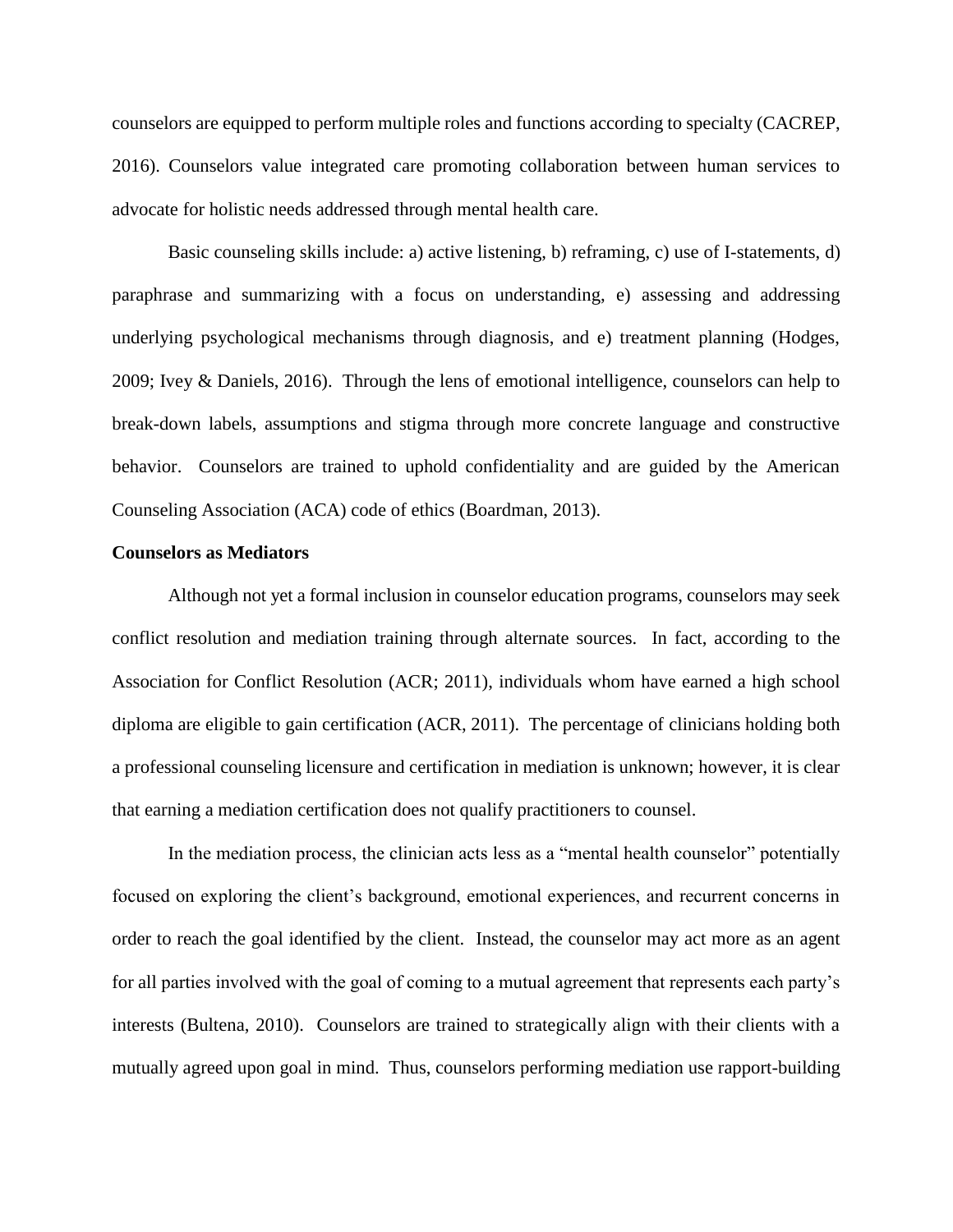and basic helping skills to build a working alliance and highlight commonality and strengths in order to increase the client's' relationship to one another with the purpose of relationship dissolution or mutual goal attainment (Udoh & Sanni, 2015). In addition to balancing the concept of neutrality with strategically aligning, the counselor performing mediation must minimize intense emotion (Bultena, Ramser, & Tilker, 2010). In counseling, working with emotion is a healthy means of processing experiences and reaching goals whereas in mediation, it can be an impediment of reconciliation (Johnson, 2012). Goals of counseling may include: (a) exploring each partner's experience of infidelity; (b) examining how background and interactional patterns impact each partner's experience of the problem; (c) determining relationship goals moving forward; and (d) supporting each partner in removing emotional and behavioral barriers to shared goals. Skills required for this intervention may include: (a) communication skills; (b) goal setting; (c) focus on outcomes; (d) comfort with emotion; and (e) neutrality with strategic alignment. In comparison, goals of mediation include: (a) learning a brief history of mediation goals; (b) keeping focus of intervention present centered; (c) highlighting the needs of each party; (d) brokering future rules of engagement based on identified needs; and (e) facilitating discussion of division of tangible items based on identified needs. Similarly, skills required to facilitate mediation are: (a) communication skills; (b) goal setting; (c) focus on outcomes; (d) comfort with emotion; (e) neutrality with strategic; and (f) alignment.

Currently, significant debate exists between counselors and mediators regarding similarities and differences between practices and approaches of the two fields and the degree of overlap (Boardman, 2013). Counseling and mediation share transferable skills such as strong communication skills, reflections, goal-setting and comfort with emotion/emotional intelligence. In addition, they have the ability to help break down psychological barriers, strategically align,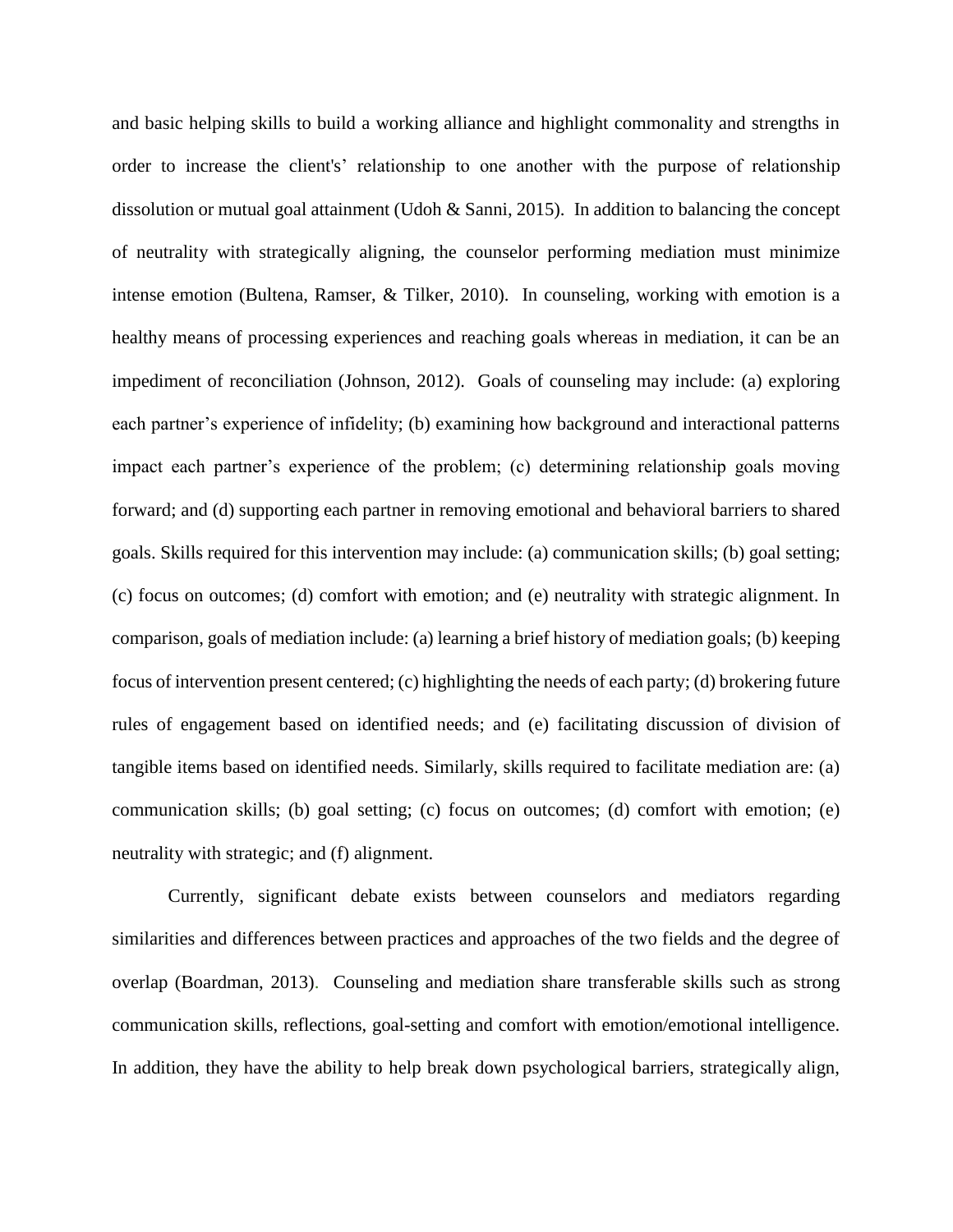facilitate the attainment of mutually agreed upon goals, and focusing on outcomes and summarization (Macfarlane, 2012). These skills exemplify counselors as ideal mediators.

While acting as a mediator the counselor must keep in mind each intervention and its philosophy and goals (Macfarlane, 2012). Depending on the approach, the goal of counseling can differ from working to make internal changes (psychotherapy), advocating for change in relational dynamics, interactional patterns and societal structure (systemic therapy), and negotiating mutually accepted behavioral plans (family therapy). While counseling is generally more holistic than outcome-oriented, solution-focused brief therapy (SFBT) seems to be most congruent with the goals of mediation among counseling theories with its short-term time frame, present-focused orientation, and emphasis on meeting concrete goals (Boardman, 2013).

Stokoe and Sikveland (2016) suggest that mediators ask solution-focused questions (SFQs) as a mechanism to produce client-generated solutions. SFQs are rooted in SFBT and involve a two-part sequence where the mediator summarizes client stances and reconstructs mutual concerns into open-ended, solution-focused inquiries. SFQs serve to both acknowledge the voice of each client as well as establish common ground from which to build goal-oriented, strength-based solutions. To date, it is apparent that solution-focused approaches in conjunction with mediation practices have rarely been studied (Stokoe & Sikveland, 2016). The authors assert that the combination of solution-focused approaches and mediation practices warrant further study.

Fundamental counseling principles highlighted in the ACA 2014 Code of Ethics and the American Association for Marriage and Family Therapy (AAMFT) Code of Ethics (2015) significantly correlate with the core values of mediation reflected in the ACR 2011 Model Standards for Mediator Certification Programs (ACR, 2011). Overlapping core principles of counselors, family therapists, and mediators include the importance of fostering autonomy,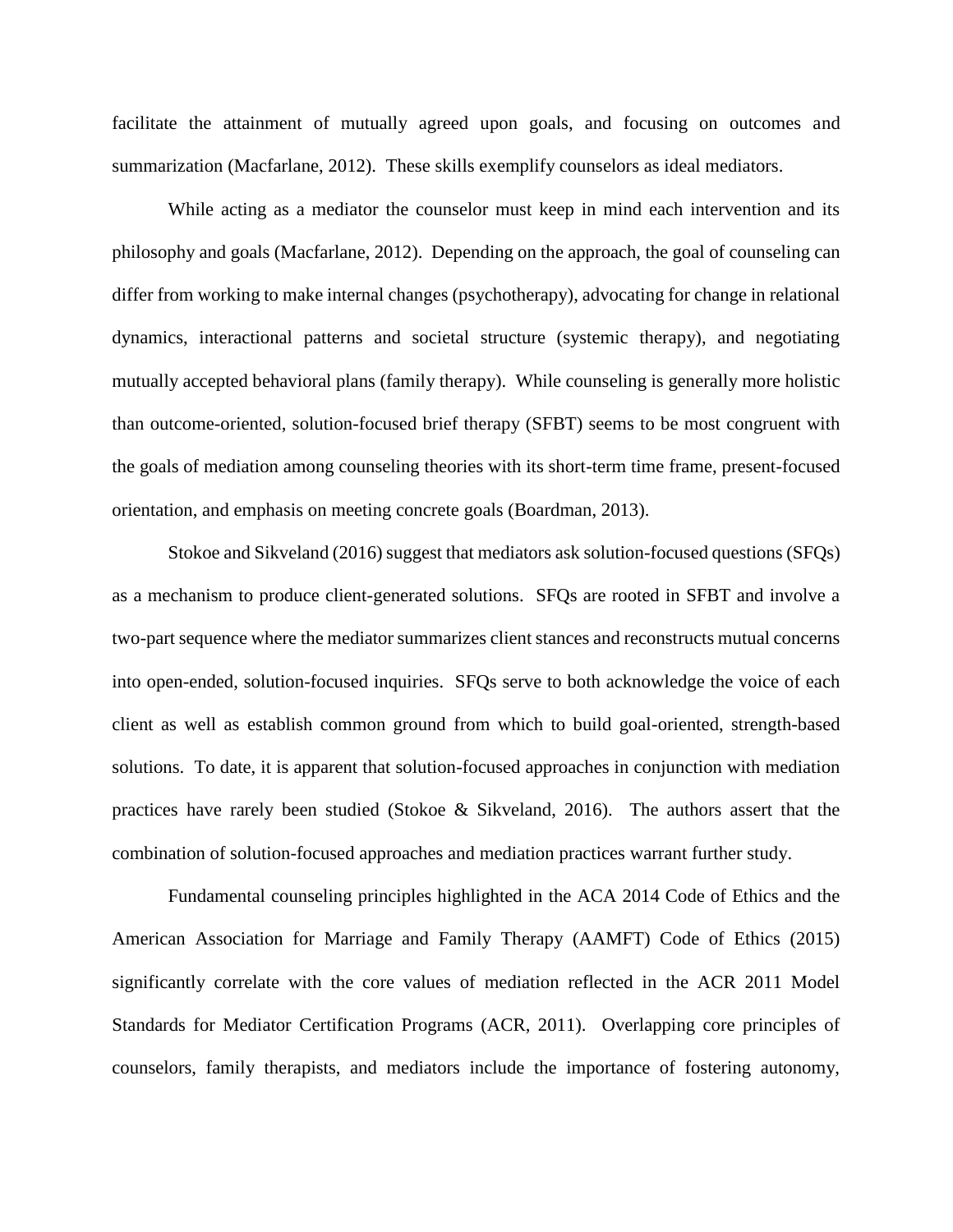nonmaleficence, beneficence, collaboration, scope of competence, justice, fidelity, and veracity. In addition, counselors, family therapists, and mediators strive to enhance evidence-based practice, embrace diversity through a multicultural approach, and practice in an ethical and competent manner (AAMFT, 2015; ACA, 2014; ACR, 2011). That said, there are other ethical implications of clinical mediation such as ensuring that counselors stay within their scope of practice and do not facilitate conflict resolution or mediation unless they have successfully completed the necessary training.

While there are clear connections in ethical codes between ACA, AAMFT, and ACR, some challenges remain. It will be important that counselors maintain clear boundaries with clients and do not engage in multiple interventions with the same client/s in order to avoid dual relationships. This could have been the case for Dr. James as outlined in the case vignette. If Dr. James had successfully completed mediation training and had initially outlined mediation as a possibility in the case of relationship dissolution, he possibly could have initiated a new contract with the couple. Further, as counselors and family therapists acting as mediators becomes commonplace, it may result in lack of clarity around a trained mediator's role. A trained mediator must understand their scope of competence and not cross the boundary into providing psychotherapy for their clients. Finally, it may prove valuable for a group of experienced mediators, counselors, and family therapists to collaborate and build an ethics addendum that provides guidance to psychotherapists interested in pursuing mediation work. This would be a useful resource for that may curb future ethical violations.

### **Need for Unified Certification**

Conflict resolution and medication training programs offered through universities are difficult to find, consequently failing to keep up with the rate that mediation has been integrated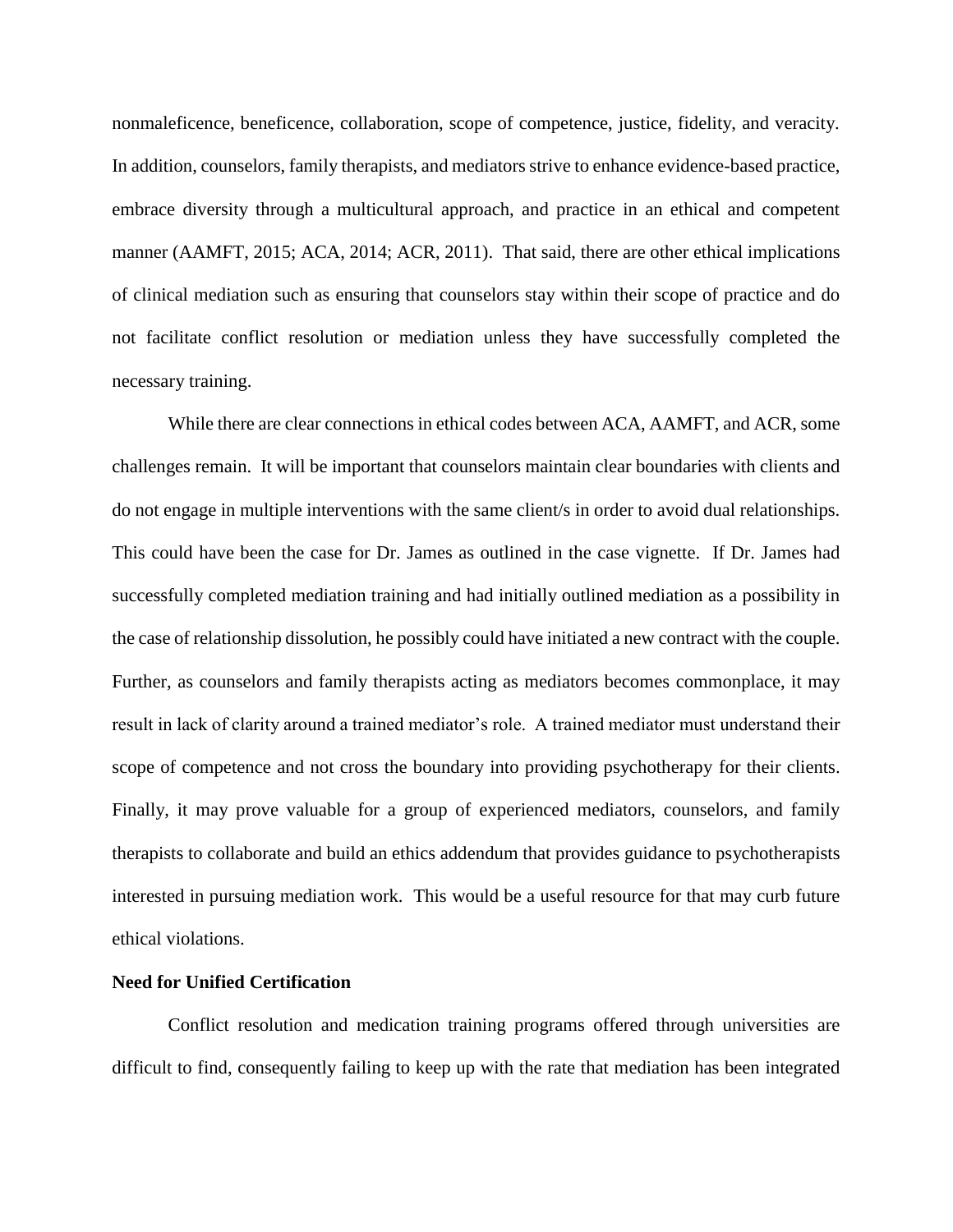into society as a whole (Hodges, 2009). Currently, mediators have a multi-professional identity and do not have a universally accepted set of practices nor ethical standards (Hodges, 2009). Graduate level programs are offered throughout the country, yet no apparent universal accrediting body exists to validate and assess for ethical and effective practices. Over twenty arbitration and mediation associations can be found within the United States, although it is unclear if one main governing body presides.

The ACR offers an elaborate set of model standards for mediator certificate programs; however, the structure of programs is presented as a set of encouraged standards rather than criteria for accreditation. The ACR utilizes performance-based assessments and instruments to select, train and evaluate mediators as fundamental components of certification (ACR, 2011). The ACR maintains prior academic experience through higher education is not necessary to promote high quality mediation practices; however, this claim needs more robust support and the referenced 1989 study is notably outdated.

The Family Law Education Reform Project supports interdisciplinary evidence-based practice within law schools, as such they have recently begun emphasizing psychological understanding and a greater focus on the practicality of the use of psychology in producing more effective dispute resolution outcomes (Holtzworth-Munroe, Applegate, Rudd Brittany, Freeman, & D'Onofrio, 2013). The ability to comprehend the role of personal, emotional, and relational issues is highlighted as a core competency within the Model Standards for Mediation Certification Programs published by the ACR (2011).

While recognition of the need for alternative dispute resolution practices and knowledge of human behavior is growing, a significant need for unified certification is simultaneously emerging. Boardman (2013) supports this need through his identification of training and comfort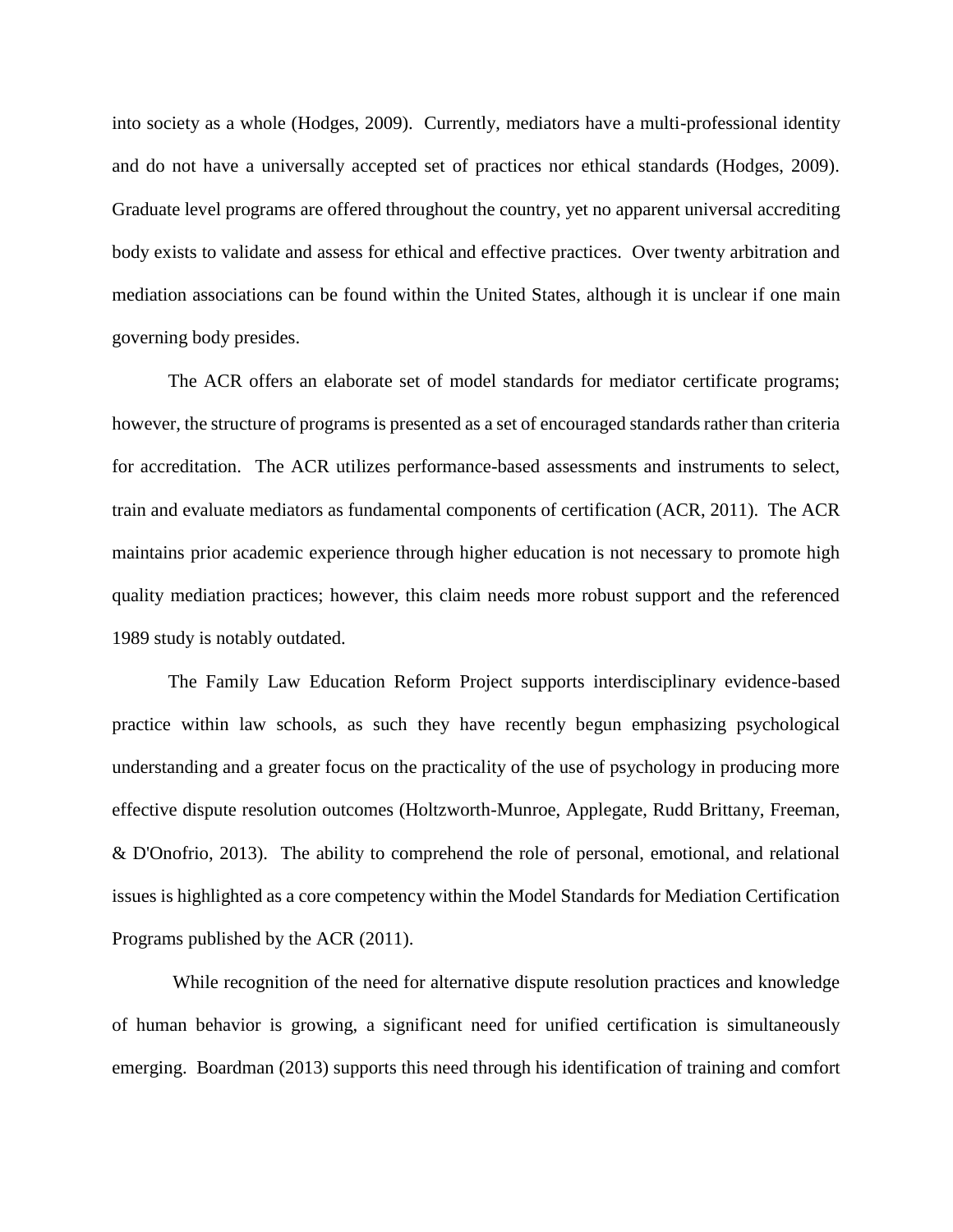level with conflict, communication skills, and psychological issues as pivotal factors in mediation intervention success. Boardman describes himself as a social psychologist whom specializes in conflict resolution and contends that counselors should "not describe themselves as mediators" without proper training and certification (Boardman, 2013, p. 100).

#### **Advocacy and Integration**

Mediation has become increasingly more common in a variety of areas including within government, college campuses, communities, cultural organizations, businesses, and marriages (ACR, 2011). Campus mediation, conflict resolution within the university setting, serves as a trailblazer for integration of alternative dispute resolution. The university setting consists of a variety of organizations, levels of hierarchy, and types of relationships resulting in an evolving and ongoing need for an organized, proactive means of peacekeeping devoid of formal sanctions as the need is significantly apparent and ongoing, especially as an alternative to involvement of the court-system (Hodges 2009; Udoh & Sanni, 2014). Particular examples of the role of campus mediation include multicultural issues, roommate disagreements, religious concerns, political strife, and athletic-related disputes.

In addition, the location of mediation services is important in regards to advocacy for counselors as mediators. Mediation services, ideally would be located in the same building where counseling services are located so as to affirm and strengthen the connection between conflict resolution, non-judgment, stress-reduction, well-being and mental health (Hodges, 2009). Having mediation and counseling services in the close vicinity would also help to support mutual referrals. In other words, a counselor who specializes in mediation would be able to recognize underlying psychological concerns and make a referral to the counseling center for mental health services and vice versa.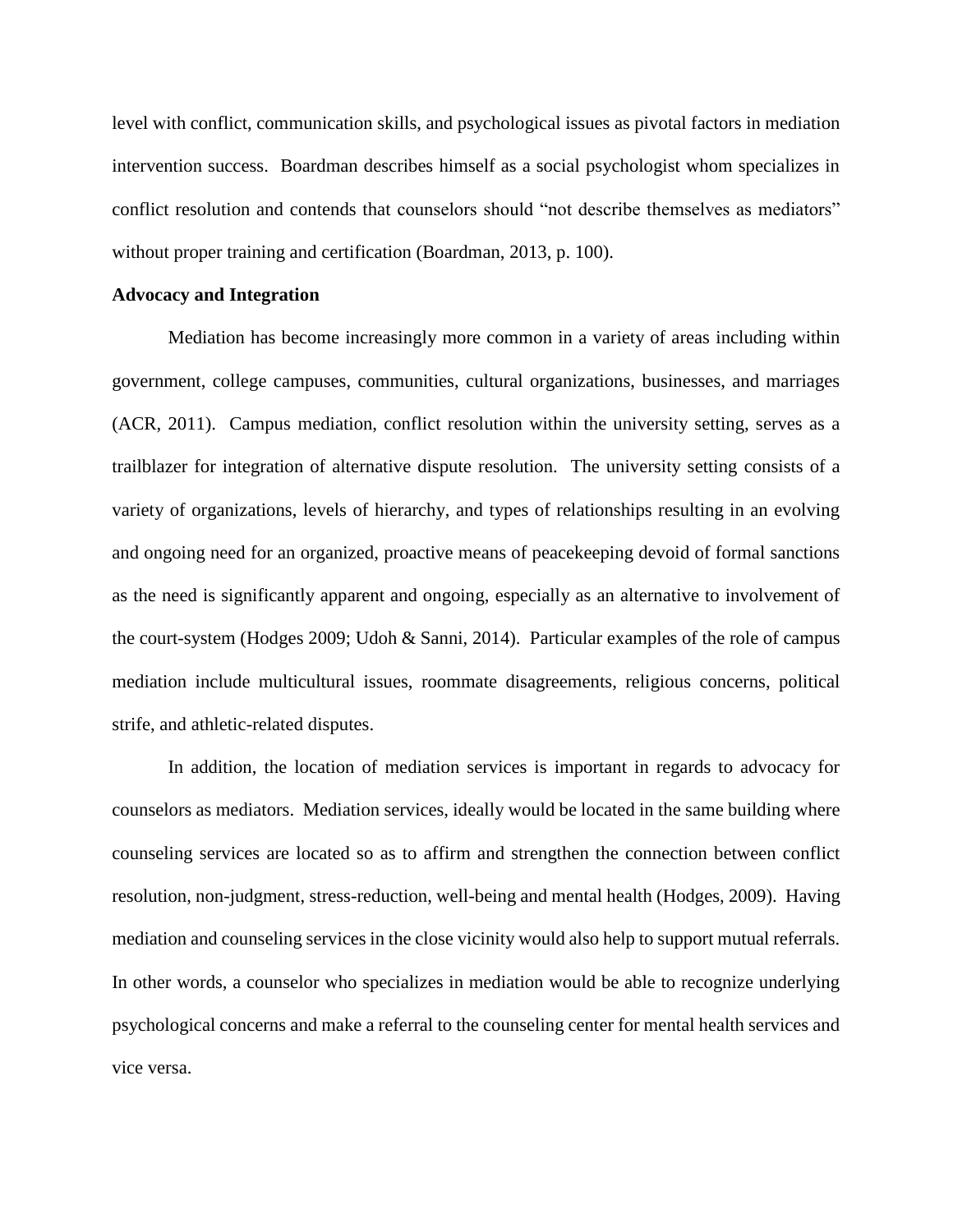Advocacy for the importance of both counseling and mediation services is key as stigma is often associated with receiving help for personal and interpersonal matters. Instead of viewing counseling and mediation services as a way to "fix" something that is "wrong," it is advantageous to normalize the need for these services. A shift in thinking must occur towards mediation as a means promoting well-being and relationship maintenance, especially as stressors emerge and circumstances challenge the status quo (Boardman, 2013).

#### **Clinical Mediation**

Mediation occurs in many environments and is provided by a range of skilled facilitators from varied backgrounds. These facilitators possess a common set of skills including emotional intelligence (EI), dialectical scanning, assessment of markers of rapport, and strategic maintenance of the balance between the voices of involved parties (Boyatzis, 2001; Bultena, 2011). Multiple researchers reference EI as a key asset of mediation, where high levels of EI promote trust, given the emotional tools are present to recognize and manage emotion, so as to produce mutually satisfactory outcomes (Boyatzis, 2001; Bultena, 2011). Goleman and Boyatzis (2001) have identified four factors constituting the foundation of EI which include self-awareness involving the recognition of personal emotions, strengths and limitations, and their impact; self-management involving emotional self-control and adaptation ability; social-awareness involving awareness of the feelings of others and empathetic connection; and social management involving the ability to bond and persuade. Together, these factors offer a formula for opening communication, allowing for improved self-disclosure, feedback, and shared discovery (Bultena, 2011).

While a broad range of facilitators may use these skills, there are others skills that cannot be learned through traditional mediation training, such as general helping skills. Mediation training, typically encompassing a minimum of 40-clock hours offered by community, agency, or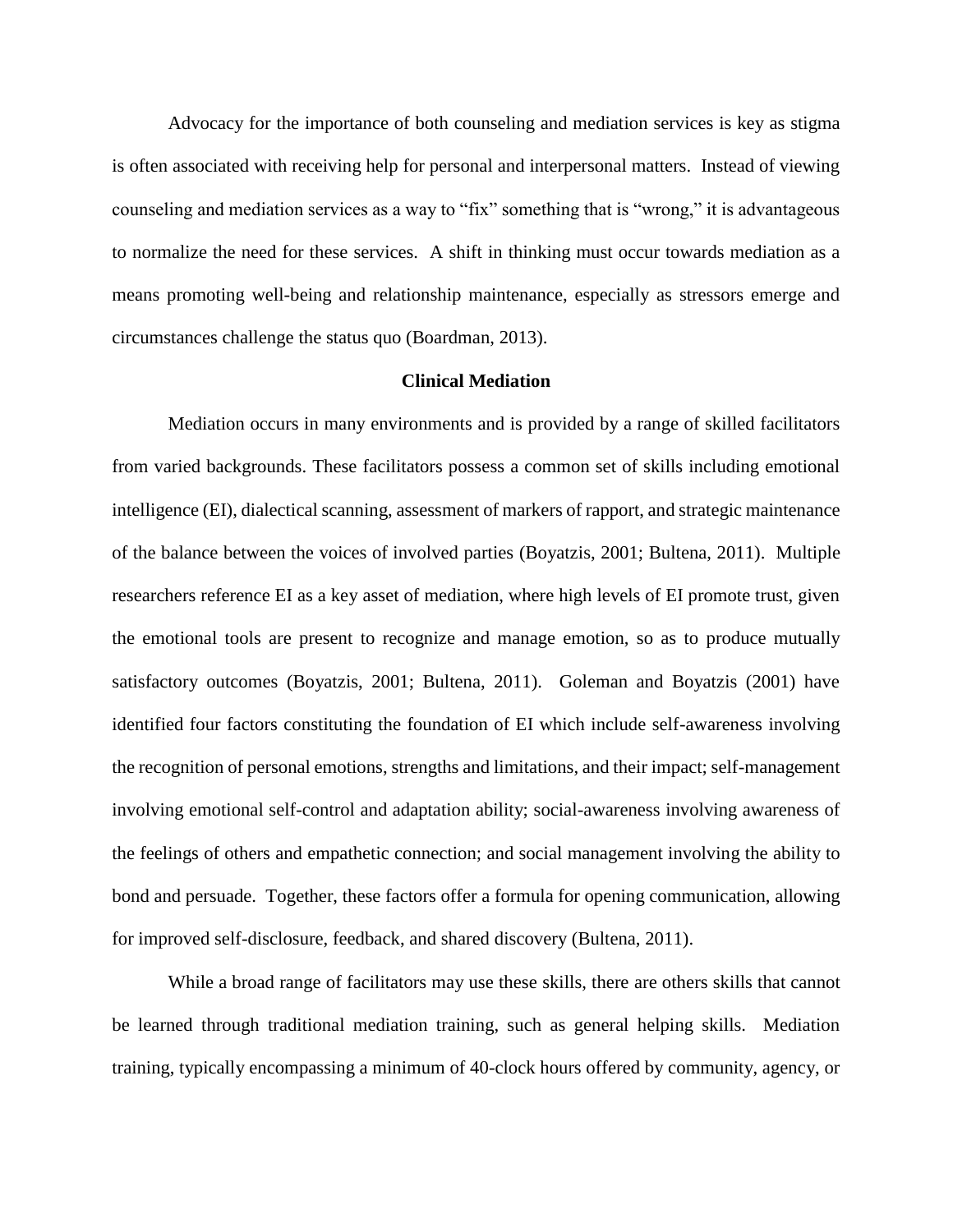university providers, may not teach skills necessary for trustful and ethically compassionate practice. Current methods of mediation training may offer some of the technical skills necessary to guide opposing parties to positive outcomes. To do this successfully, a competent mediator must have advanced knowledge of applicable state and federal laws and an ability to recall this information as conflicting parties will have many questions as to how they might resolve the situation quickly and decisively. Unfortunately, a depth of knowledge and resources available may not always be enough to guide persons to a desired outcome (Macfarlane, 2012).

Counselors, trained in the art and science of empathy and the balance of challenge and rapport, can offer additional skill sets that may augment the traditional practice of mediation (Holtzworth-Munroe, Applegate, Rudd Brittany, Freeman, & D'Onofrio, 2013). Therefore, it is proposed that counselors, with the addition of their unique skill set, may facilitate clinical mediation. Clinical mediation, a term created by the authors, refers to the process of providing clinically enhanced mediation services with the aim of reaching fair and mutually agreed upon goal attainment and division of property and community. Clinical mediation represents an additional service counselors are uniquely qualified to provide. Further, it is believed that helping skills and conflict resolution training is germane to the facilitation of both the process of counseling and mediation; yet, mediators lack helping skills training.

Within counselor education programs mediation tracks, concentrations, or certificates may provide an avenue for developing mediators with more complete skill sets. Mediation training in other fields is unstandardized; yet, it will be important to conceptualize the most appropriate structure of this training for the counseling field. Due to the exploratory nature of this topic the specific structure of this training can only be speculated at this time; however, it is recommended that factors such as minimum training requirements for mediators, CACREP and other relevant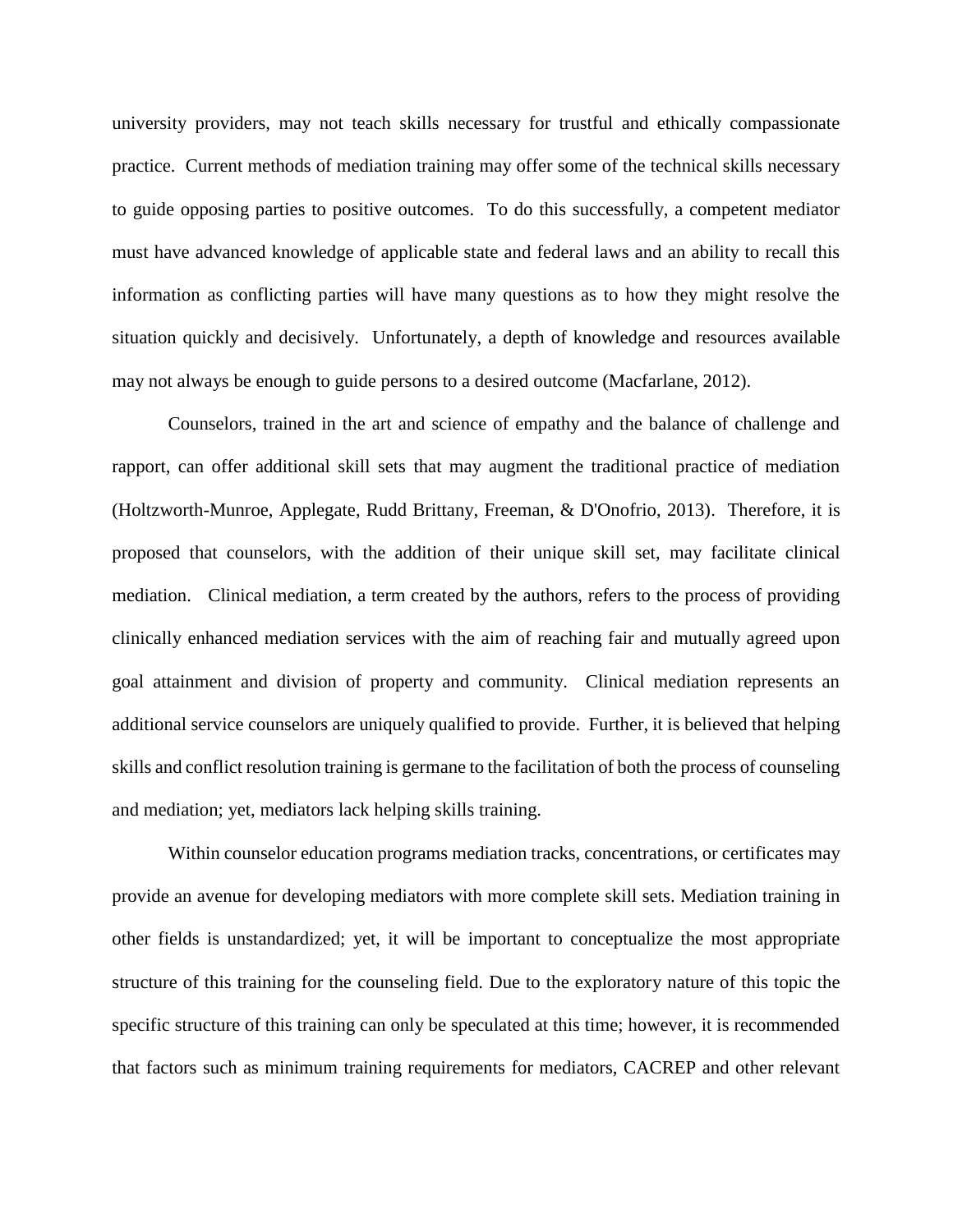accreditation standards, and effective use of resources be considered when creating mediation training tracks within counselor education programs.

In addition, as mentioned above CACREP and COAMFTE develop frameworks for guiding minimum requirements for student training within accredited programs. What is the role of these bodies in beginning to develop standards for mediation training? If CACREP accredited programs serve as the "gold standard" for counselor clinical training then the organization has a unique opportunity to lead the field toward envisioning a specialty area with the potential to impact counselor career outlook, accessibility of this in-demand service nationwide, and growth of the field.

Mediation services may be provided, in a manner similar to the way mental health services are in some programs that incorporate on-site training clinics with the goal of offering current students opportunities for supervised practice and serving the campus and local community. Establishing this service alongside those focused on mental health, backed by the university, may work to destigmatize help-seeking for personal and interpersonal matters and normalize the need for these services. On-site mediation services may even allow program leaders to make inroads with campus partners such as academic affairs, student housing, and student conduct, addressing minor student concerns potentially reducing caseload for other dispute resolution entities.

The following section briefly builds on the example of Blake and Shawn and highlights the similarities and differences among these interventions.

#### **The Case Revisited: Mediation with Blake and Shawn**

Blake and Shawn were referred to a counselor trained in mediation and conflict resolution within the same group practice with Dr. James. The couple is on good terms, yet they are having trouble agreeing on fair division of property and community. The couple's shared possessions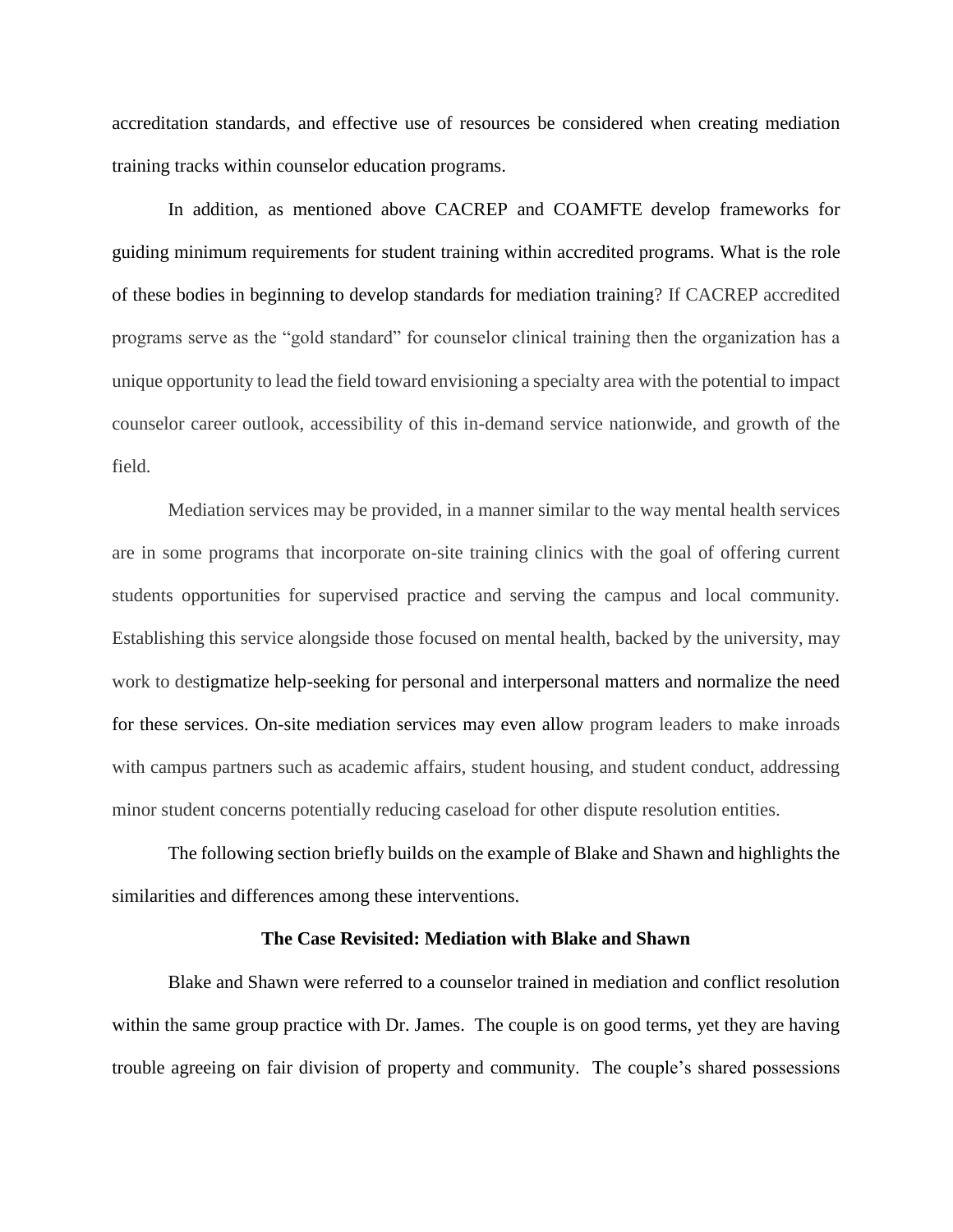include: a SUV, sedan, water ski, timeshare at the beach, and 6-year-old dog. In addition to tangible property the couple wishes to negotiate issues of boundaries/community including postseparation navigation of shared friend groups, etc.

#### **Role of Clinical Mediator**

A clinical mediator working with Blake and Shawn may more easily help them achieve relationship dissolution by: a) learning a brief history of the mediation goals, b) keeping the focus of the intervention present-centered, c) learning potential barriers of goal attainment, d) navigating emotion in a present-centered and productive manner without ignoring it e) and neutrally exploring potential solutions while ensuring that both parties feel as though their interests are represented. For example, clinicians are trained to deal with the intense emotion present in in conversations around separation of assets and spaces. A clinical mediator trained in Solution Focused Brief Therapy would have the communication skills necessary to reframe conversation about past pain to focus on a future of amicable separation (De Shazer et al., 2007). Finally, a clinical mediator will focus on language and how it creates a separating parties' reality (Gergen, 2009). A focus on language and holding multiple perspectives simultaneously will allow the clinical mediator to better align with both Blake and Shawn.

#### **The Future of Counselors as Mediators: Clinical Mediation**

The potential for counselors becoming trained in conflict resolution is promising. That stated, there are also pitfalls that may limit counselors' ability to function effectively in mediation. Perhaps the most basic and obvious pitfall for having counselors act as mediators is that it potentially muddies public understanding of what counselors do. Misperceptions about the primary role of counselors could dilute their role in private practices and community health agencies opening a Pandora's Box of other activities outside their scope of practice. Additionally,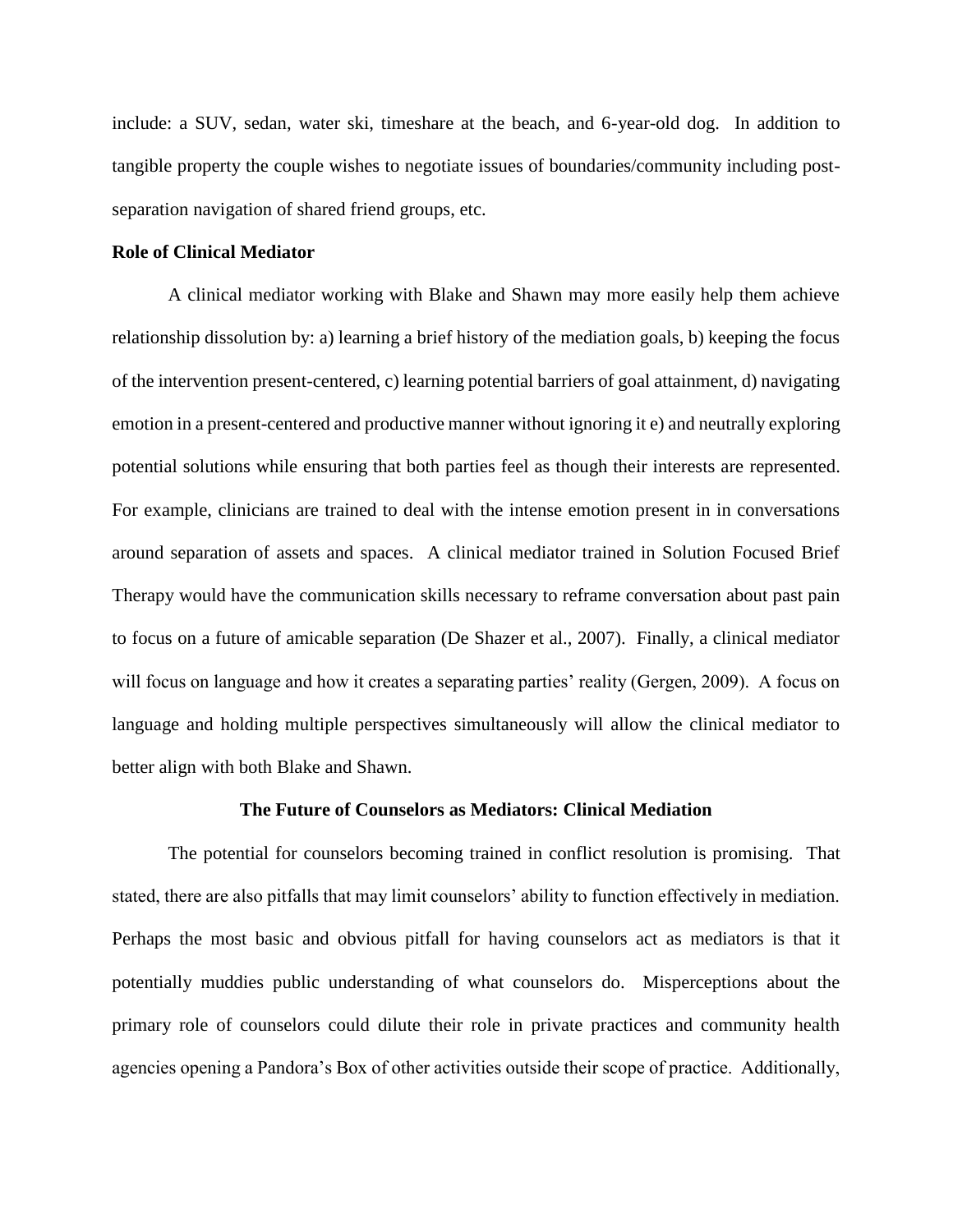there is wisdom in the adage "stay in your lane", denoting that mediators should mediate, counselors should counsel. It may be argued that there is no need to confuse the roles of counselors and mediators since each effectively do their respective jobs. The clearest answer to these concerns is that clients know the best course of action for their lives. Counselors trained in conflict resolution may offer options of treatment to their clients and they will choose what services are most appropriate. In addition, it is advantageous for counselors to continue to advocate for the profession by establishing that counseling is a dynamic field in which practitioners work with their clients to reach mutually agreed upon mental health, academic, emotional, professional, and social goals by facilitating theoretically-sound interventions. Conflict resolution, is another type of intervention that counselors can be trained to provide while remaining consistent with the ethical standards and identity of the profession.

There are also special considerations counselors interested in mediation may want to consider. Counselors must be trained in the legal ramifications of mediation. A counselor considering mediation processes without legal understanding may confuse future litigation and cause more stress to a dissolving family or disputing parties. There is training available for persons interested in mediation. For example, in states like North Carolina, a brief training program can certify a professional to become a mediator and there is a considerable financial cost for trainings. Independent training facilities offer courses in civil superior court mediation, clerk of court mediation, and family and divorce mediation, with the most affordable of these options costing about \$1200 (Mediation Inc., 2009). If counselors are interested in facilitating mediation, it might be incumbent upon counselor education programs to begin to include mediation and conflict resolution as a part of the curriculum, potentially by organizing optional concentration or certificate programs. Before deciding on whether or not counselors can effectively perform ADR,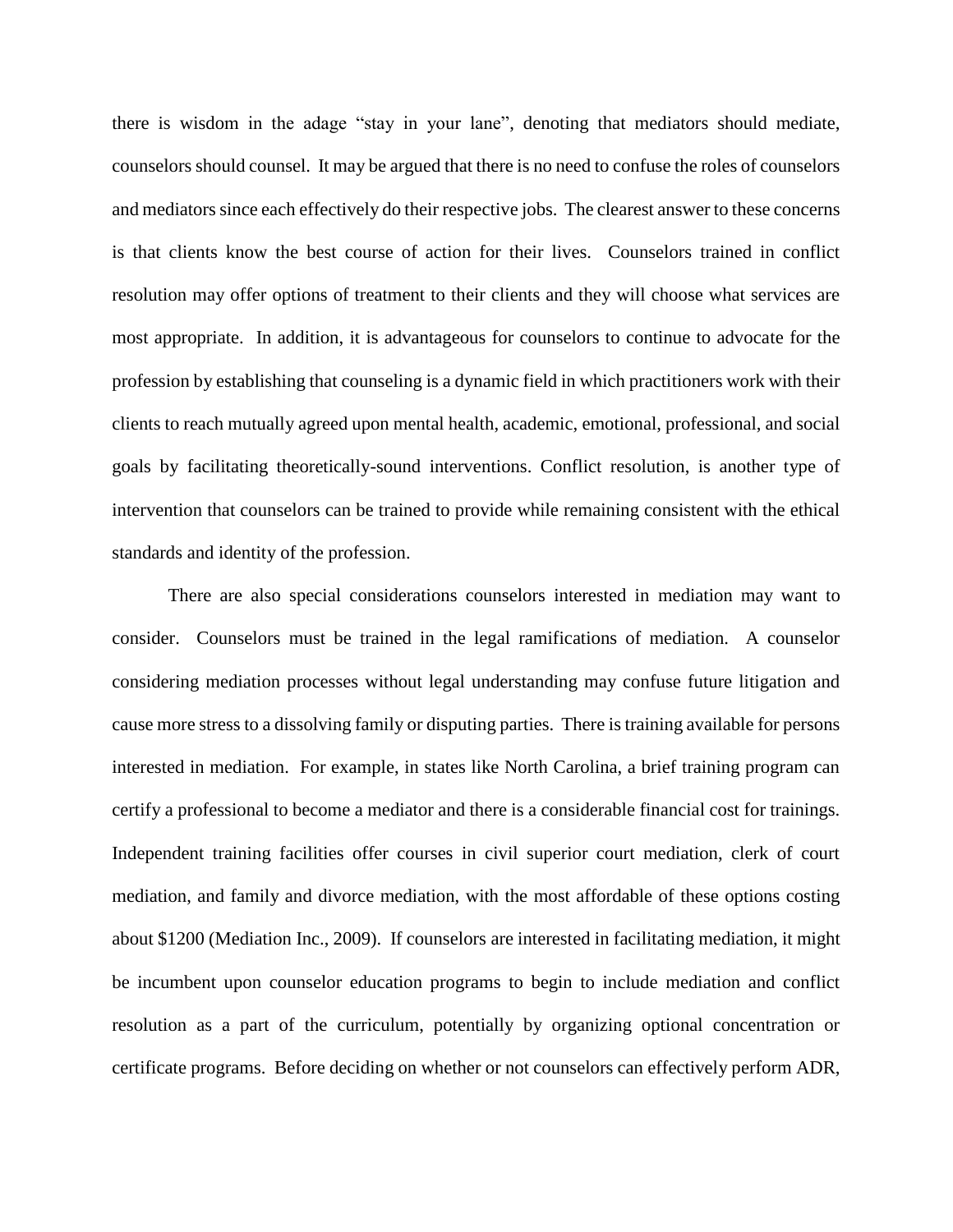it may be worthwhile to measure a mediator's performance and client satisfaction. Further, there may be a need to measure and compare effectiveness and client satisfaction of mediators and counselors.

Counselors possess unique qualities that can enhance the mediation process and its outcomes. It is believed that counselors may augment skill sets and employment prospects by becoming trained in mediation. Yet, further study is necessary to refine, build upon, unify and apply the highly transferable skill set of counselors to the realm of mediation. Finally, there may be some value in training mediators in basic helping skills to augment their ability to achieve successful outcomes.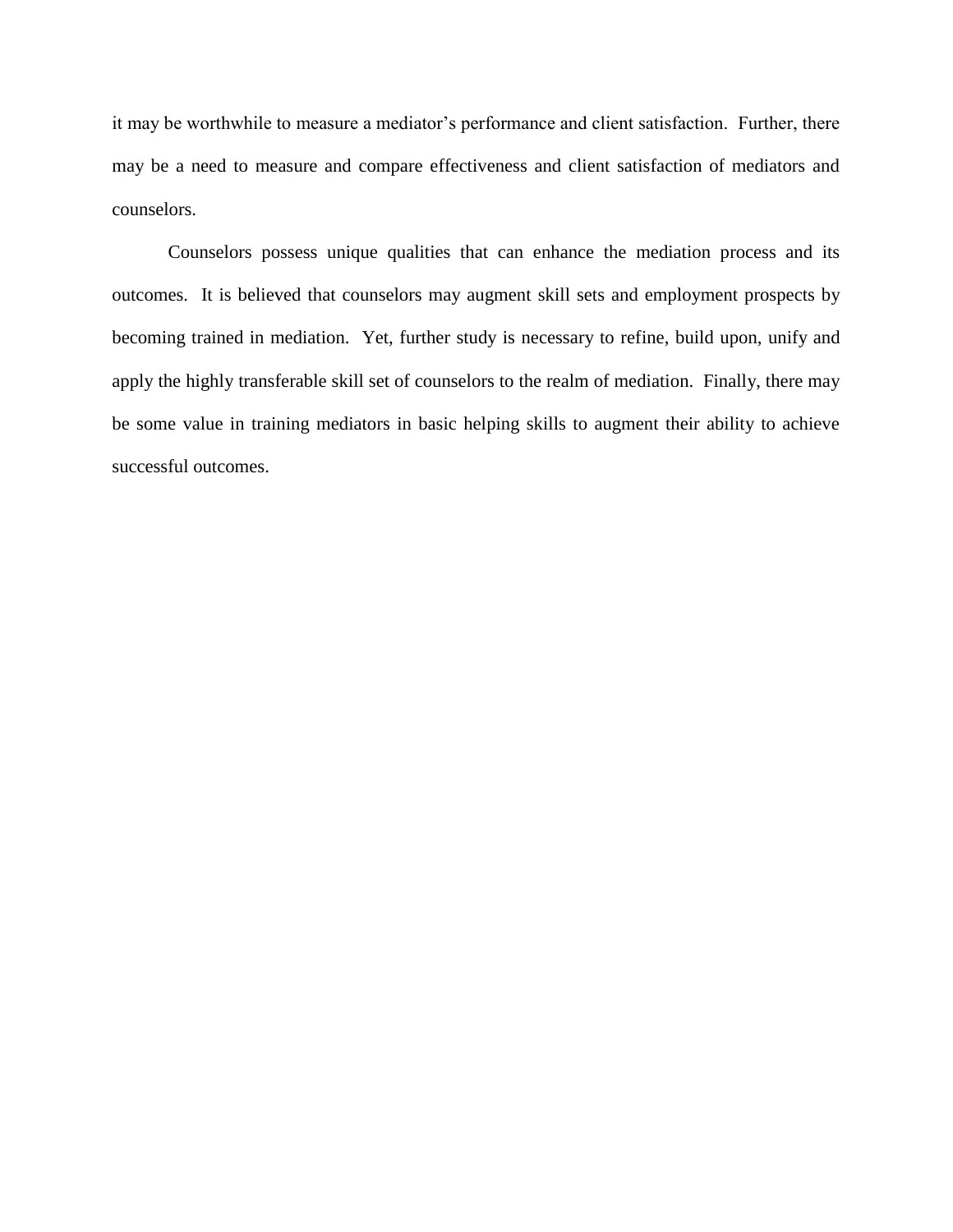#### References

- American Association for Marriage and Family Therapy (2001). AAMFT code of ethics. Retrieved from http://www.aamft.org/imis15/content/legal\_ethics/code\_of\_ethics.aspx.
- American Counseling Association. (2014). Code of ethics. Retrieved from <https://www.counseling.org/resources/aca-code-of-ethics.pdf>

Arbitration and Mediation Associations in the United States (2016). Retrieved from http://www.hg.org/arbitration-mediation-associations-usa.html

Association for Conflict Resolution. (2011). Model standards for mediator certificate programs. Retrieved from https://www.imis100us2.com/acr/ACR/Resources/Model\_Stan dards/ACR/Resources/Model\_Standards

- Boardman, S. K. (2013). Practice note: Marital mediation: A psychological perspective. *Conflict Resolution Quarterly, 31*(1), 99-108. doi:10.1002/crq.21081
- Bureau of Labor Statistics. (2015). *Occupational outlook handbook*. Retrieved from [http://www.bls.gov/ooh/legal/arbitrators-mediators-and-conciliators.html](http://www.bls.gov/ooh/legal/arbitrators-mediators-and-conciliators.htm)
- Baruch Bush, R. A. (2008). Staying in orbit, or breaking free: The relationship of mediation to the courts over four decades. *North Dakota Law Review*, *84*(3), 705-768.
- Bultena, C., Ramser, C., & Tilker, K. (2010). Fighting futility: Tools for mediation success. *Southern Journal of Business & Ethics*, 264-73.
- Bultena, C., Ramser, C., & Tilker, K. (2011). Fighting futility II: More tools for mediation success. *Southern Journal of Business & Ethics*, 42-55.
- Council for Accreditation of Counseling and Related Educational Programs. (2016). *2016 CACREP standards for accreditation*. Alexandria, VA: Author.
- Counsel, C. (2010). What is this thing called collaborative law? *Family Matters*, (85), 77-79.
- Charkoudian, L. (2010). Giving police and courts a break: The effect of community mediation on decreasing the use of police and court resources. *Conflict Resolution Quarterly, 28*(2), 141- 155. doi:10.1002/crq.20017
- De Shazer, S., Dolan, Y., Korman, H., McCollum, E., Trepper, T., & Berg, I. K. (2007). *More than miracles: The state of the art of solution-focused brief therapy*. New York, NY, US: Haworth Press.
- Fine, M. A. & Harvey J. H. (2006). *Handbook of divorce and relationship dissolution*. New York, NY: Routledge.
- Garrett, M. (2016). Psychosis, trauma, and ordinary mental life. *American Journal of Psychotherapy*, *70*(1), 35-62.
- Geller, J. D., & Farber, B. A. (2015). Attachment style, representations of psychotherapy, and clinical interventions with insecurely attached clients. *Journal of Clinical Psychology*, *71*(5), 457-468. doi:10.1002/jclp.22182
- Gergen, K. J. (2009). *An invitation to social construction, 2nd ed*. Thousand Oaks, CA: Sage Publications Ltd.
- Goleman, D., Boyatzis, R., & Hay Group. (2002). Emotional Competence Inventory. Retrieved from https://login.proxy006.nclive.org/login?url=http://search.ebscohost.com/login.aspx? direct=true&db=loh&AN=test.2541&site=eds-live&scope=site
- Hodges, S. (2009). Mediation and counseling services: A viable partnership. *Journal of College Student Psychotherapy, 23*(1), 30-39. doi:10.1080/87568220802375282
- Holtzworth-Munroe, A., Applegate, A. G., Rudd Brittany, N., Freeman, A., & D'Onofrio, B. (2013). Interdisciplinary psychology and law training in family and child mediation: An